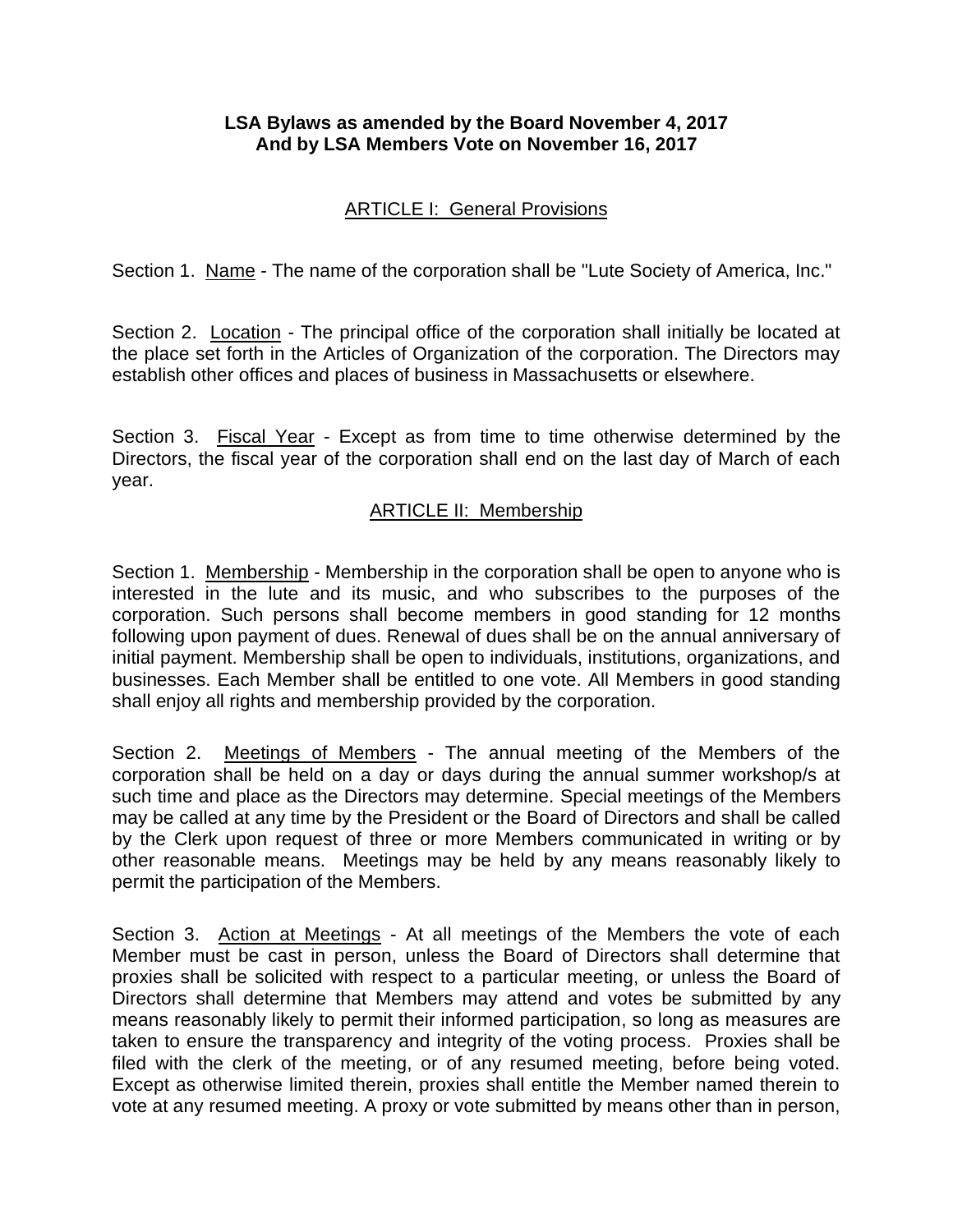shall be deemed valid unless challenged at or prior to its exercise, or within 30 days thereafter, in which event the burden of proving invalidity shall rest upon the challenger. One member present at any meeting of the Members shall constitute a quorum providing at least five other members are present by proxy. At any meeting of the Members at which a quorum is present, the vote of a majority of those present or represented by proxy shall decide any matter, unless a different vote is specified by law, the Articles of Organization or these By-Laws. All members in good standing shall be entitled to participate in all voting.

Section 4. Consent to Action Taken Without Meeting of Members - Any action required or permitted to be taken at any meeting of the Members may be taken without a meeting if the number of Members whose votes would be necessary to approve the action consent to the action in writing or by secure electronic or other reasonable means, and the written consents or electronic records are filed with the records of the meetings of Members. Such consent shall be treated for all purposes as a vote at a meeting.

Section 5. Dues - Membership dues are accepted on any day of the year for the 12 months following that date. Renewal is due on the anniversary of that date. The amount shall be fixed by the Board of Directors. Advance notice of 30 days, then 14 days, will be given for membership renewals. On the expiry date, access to the website and mailings will be cut off, and reminders will be sent after the fact, at 14 days, 30 days, and 60 days. Journal(s) will be sent to members for the year(s) in which they were members.

Section 6. Removal - The Board of Directors by a vote of five (5) Directors may, after a hearing, remove a Member from membership in the corporation for conduct detrimental to the best interest and purposes of the corporation. A suspended Member has the right to appeal the removal within one month from the date of notice to that member of his or her suspension. Such an appeal shall be submitted to the entire membership for a vote. If the removal is upheld by a majority vote of the membership eligible to vote, the suspended Member shall cease to be a Member of the corporation, and the Treasurer shall refund the unexpired portion of his or her current dues.

## ARTICLE III: Directors

Section 1. Powers - The business and property of the corporation shall be managed by the Board of Directors who may exercise all the powers of the corporation which are not expressly reserved to the Members by law, the Articles of Organization or these By-Laws.

Section 2. Election - The Board of Directors shall consist of seven elected members. In 1984 and every third year thereafter, three (3) Directors shall be elected each for a term of three (3) years. In 1985 and every third year thereafter, two (2) Directors shall be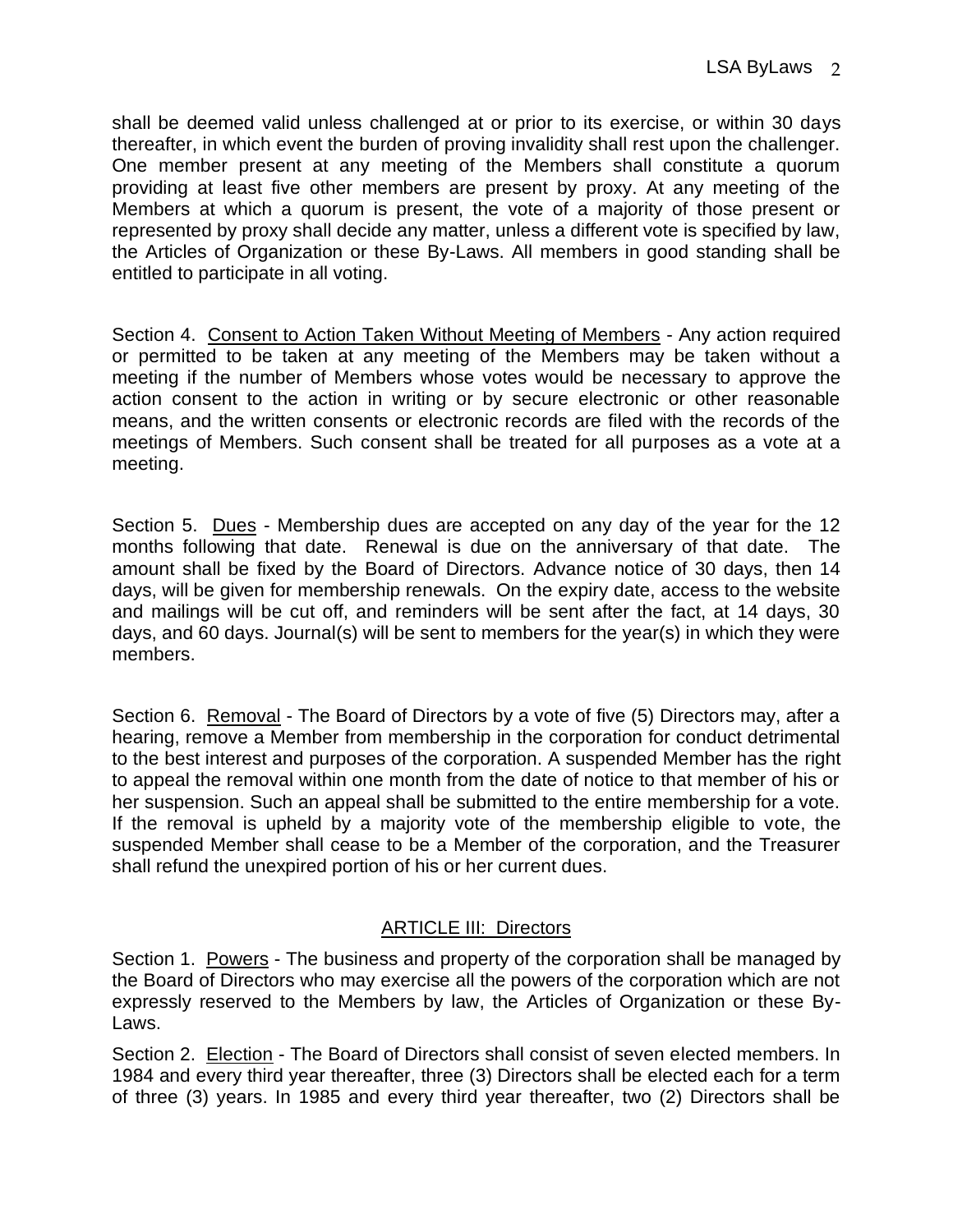elected for a term of three (3) years. In 1986 and every third year thereafter, two (2) Directors shall be elected for a term of three (3) years.

All Members shall be notified of anticipated expirations of the terms of Members of the Board of Directors no later than the August 15th preceding the October 1st on which their terms expire. The Members shall be invited to submit nominations to fill such vacancies. Nominations must be accepted by the nominee and must be submitted to the President by means reasonably likely to make him or her aware not later than August 31. The Board of Directors may prepare its own slate of candidates to fill such vacancies.

To encourage more Members to run for a board seat and thereby serve in a leadership position in the Society, incumbent Members of the Board understand that they must help provide seat openings that other Members might win via election or appointment. Therefore,

a) Appointed Terms: If a member was appointed to his/her board seat and served in that seat for at least two (2) years of the three (3) year term, that member shall be considered to have served the entire three (3) year term.

b). Lifetime Term Limit: No one may hold a board seat for more than three (3) terms during their lifetime (consecutive or non-consecutive terms) regardless of the circumstances under which that seat was obtained.

b) Exception: If a Board member who is approaching the end of service of the third of his/her three terms during his/her lifetime and who is, therefore, subject to the term limit provision in (b), above, is considered essential to Board functioning or the Society would suffer due to this member's absence from the Board, the member may run for or be appointed to (in the case of a Board vacancy being filled) one (1) additional consecutive three (3) year term and the term limit provision in (b) shall not apply provided that The Board of Directors by a vote of five (5) Directors waive the term limit provisions in (b) for that board member in that specific instance and for that one extra term only.

c) Effective Date: All term limit provisions, above, are entirely retroactive and, as such, apply to all LSA Board members who were on the Board at any point in the past and/or are on it currently as it is not appropriate for board members to approve term limit provisions that apply to future members but do not also apply to themselves.

In the event that there are insufficient candidates nominated by the membership, the Board of Directors must nominate enough candidates to fill vacancies and the term limit provisions, above, shall not apply as long as the three (3) terms lifetime limit is not violated. All nominees must be Members in good standing of the corporation. In the event that the number of candidates for directorships shall be equal to the number of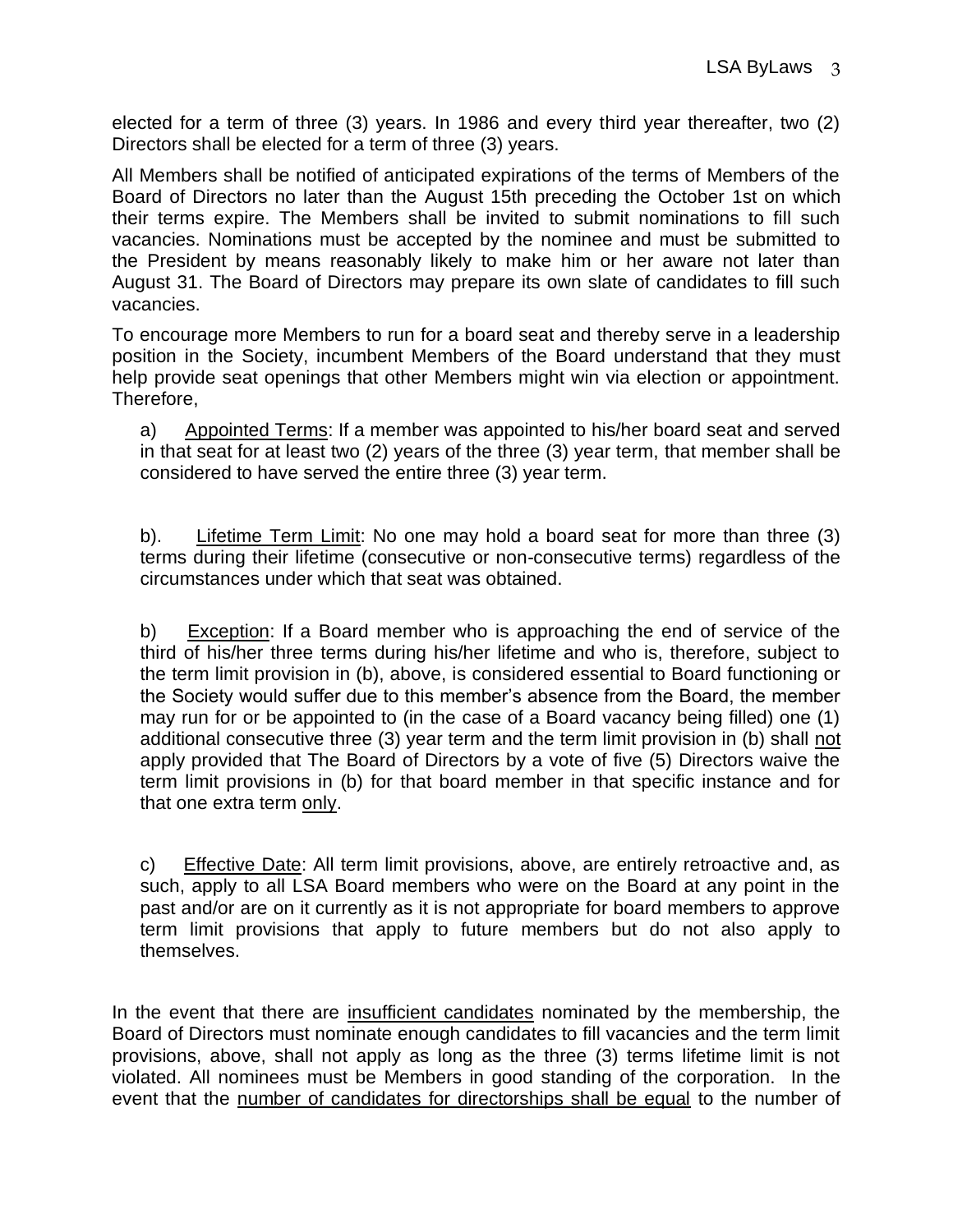vacancies to be filled, the candidates shall be deemed elected without contest and the term limit provisions, above, shall not apply as long as the three (3) terms lifetime limit is not violated. The President shall notify the membership in due course. In the event that the number of candidates for Directors shall exceed the number of vacancies to be fulfilled, the term limit provisions shall apply, and the President shall appoint an Inspector of Elections and the Clerk shall submit the complete slate of candidates together with a ballot to the membership not later than September 1. The slate and ballot shall be submitted by any means reasonably likely to permit the participation of the Members. The Inspector of Elections shall take measures to ensure the transparency and integrity of the voting process, and to prevent any manipulation of votes. The votes shall be collected for a period 1 week. The new Directors shall assume office October 1.

Section 3. Resignation and Removal - Any Director may resign by delivering his or her written resignation to the corporation at its principal office or to the President or Clerk and such resignation shall be effective upon receipt unless it is specified to be effective at some later time. A Director may be removed from the Board of Directors by the same process as is provided for the removal of a Member from membership, as described in Article II, Section 6 above.

Section 4. Meetings - Regular meetings of the Directors may be held, at the request of the President, at any time during the annual summer workshops, provided that a quorum of Directors, as provided in Section 6 of this Article, can be obtained. Formal notice prior to such summer workshops is not required, except in the case of a Director who will not be attending the workshop. In such case, the President shall provide any absent Director with notice, and with the opportunity to participate in the meeting by any reasonable means. A meeting of the Directors at any other time shall be deemed a Special Meeting, as provided in Section 5 of this Article. Special meetings of the Directors may be held at any time and place, and by any reasonable means, as the President may from time to time determine.

Section 5. Notice of Special Meetings - Notice of all special meetings of the Directors shall be given to each Director by the Clerk or the President at least 72 hours in advance of the meeting. Such notice shall be given in any manner reasonably likely to make the Directors aware of the proposed meeting, and a defect in the giving of such notice shall not invalidate or otherwise affect such meeting. Notice of a special meeting need not be given to any Director if a written waiver of notice, executed by him or her before or after the meeting, is filed with the records of the meeting, or to any Director who attends the meeting without protesting, prior thereto or at its commencement, the lack of notice to him or her. A notice or waiver of notice need not specify the purpose of any special meeting.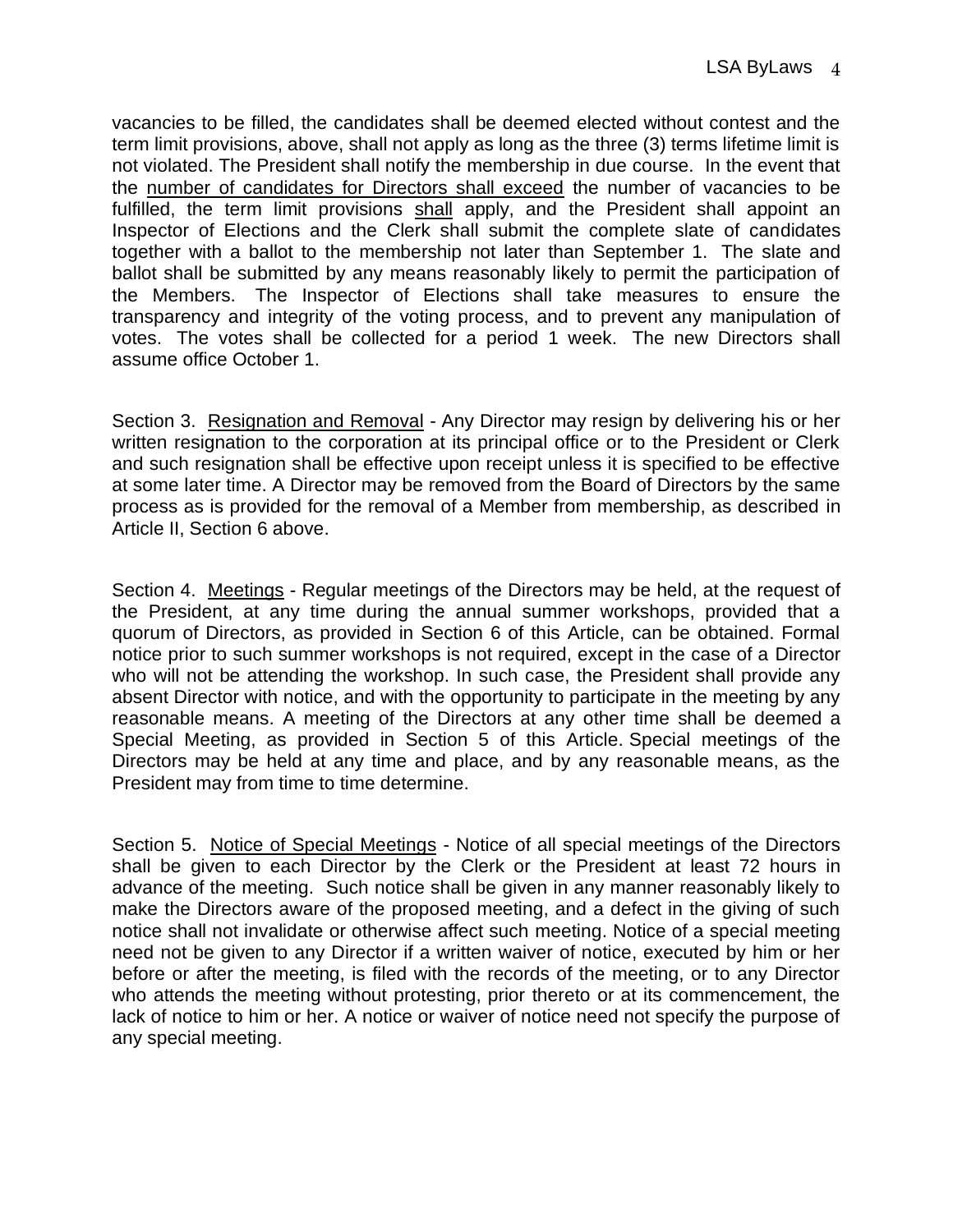Section 6. Quorum - At any meeting of the Directors, four (4) Directors shall constitute a quorum for the transaction of business, but a lesser number may, without further notice, adjourn the meeting to any other time.

Section 7. Action at Meetings - A proposal for action may be submitted to the Board of Directors by petition of any Member of the corporation in good standing. The proposal shall clearly indicate what action he or she desires and shall be acted upon like other business of the corporation. All Directors shall be notified of the results of voting on all proposals. Minutes at meetings shall be sent to absent Directors. Any issue which has been decided by less than four (4) voles at such a meeting may be protested by any absent Director. Any protested issue shall be treated like a proposal for action. By petition signed by not less than ten (10) Members of the corporation in good standing, a decision by the Board of Directors shall be submitted to review by the membership. A majority vote by the membership on such petition shall prevail. Rules of conduct of business may be changed by a vote of five (5) Directors.

Section 8. Action by Consent - Any action by the Directors may be taken without a meeting if consent thereto is confirmed by all the Directors in any manner reasonably likely to communicate their intent and filed with the records of the meetings of the Directors. A defect in the giving of such confirmation shall not invalidate or otherwise affect such action.

Section 9. Lifetime Members. In order to maintain a democratic process of election of Board of Director members by the LSA membership and in order to keep the power for selection and termination of Board of Director members in the hands of the LSA membership as exercised by their vote in scheduled elections, no Member of the corporation or society or anyone outside the corporation or society shall ever be allowed to be appointed or elected or otherwise installed as a lifetime member of the Board of Directors or a lifetime Officer of this corporation/society.

Section 10. Non-Voting Directors - The Directors may create classes of non-voting directorship and membership such as honorary Directors, honorary Members, associate Directors, regional Directors, friends, alumni and the like, and may elect persons to those classes for such terms and on such conditions as the Directors determine and may assign to such persons or to special committees established by the Directors, such responsibilities, duties and privileges as the Directors determine. Persons elected to such classes of membership shall not be Directors or Members for the purpose of these By-Laws and shall have no votes at any meetings of the Directors or Members.

## ARTICLE IV: Officers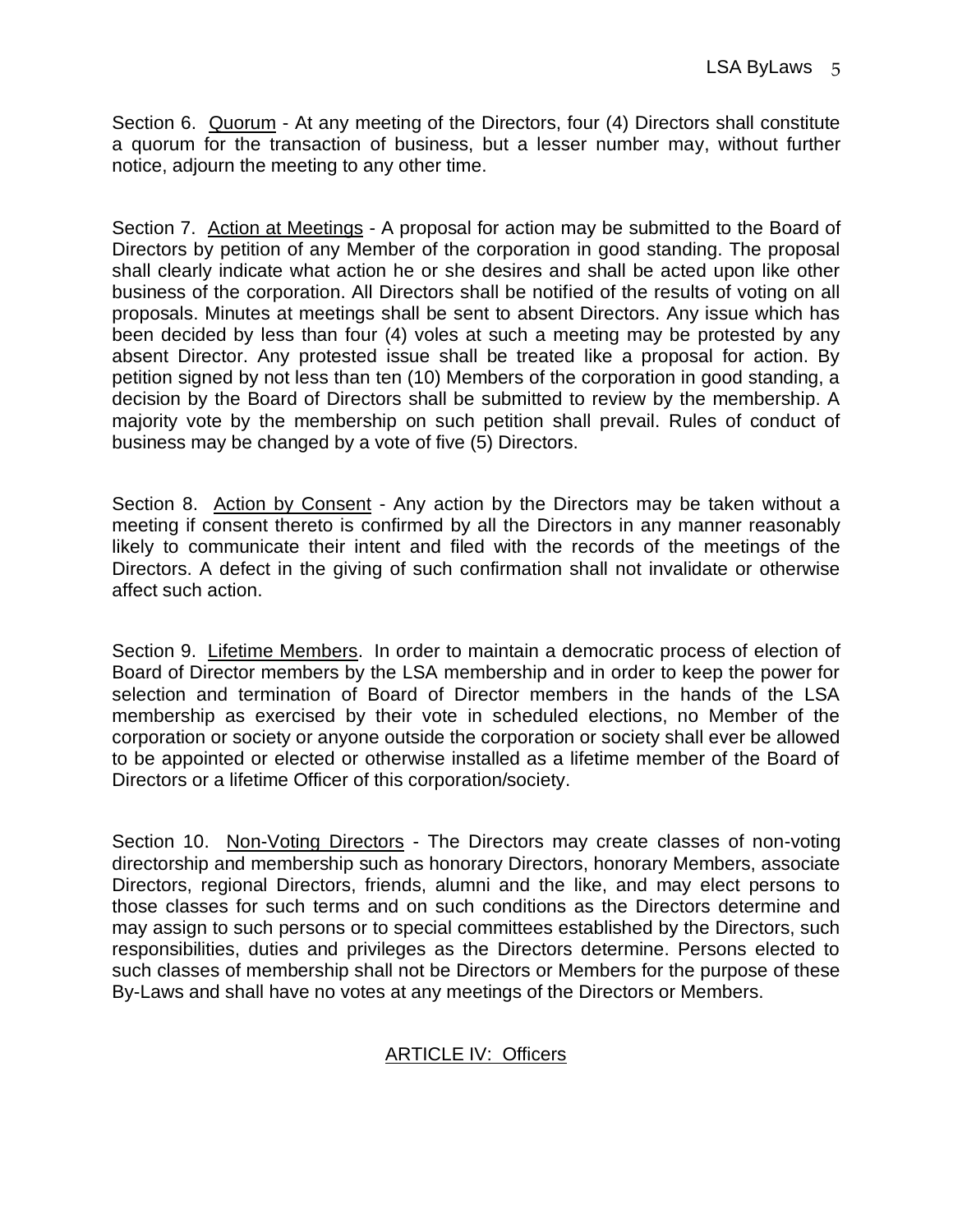Section 1. Officers - The Officers of the Corporation shall consist of a President, Vice-President, Treasurer, Clerk, and such other Officers as the Members may determine.

Section 2. Election - The President, Vice President, Treasurer and Clerk shall have a term of office of one year, commencing on October 1. The newly elected Directors and those incumbent Directors whose terms on the Board do not expire that year shall caucus in person or by other reasonable means before October 1 to elect the Officers of the corporation. The new Officers shall assume office on October 1. Any other Officers determined necessary or desirable by the Directors may be elected by the Directors. Any two or more offices may be held by the same person, provided that the President and the Clerk shall not be the same person. The Clerk shall be a resident of the Commonwealth of Massachusetts unless the corporation shall appoint a resident agent for the service of process appointed in the manner prescribed by law. The President and Vice-President shall be selected from among the Directors. The Treasurer and Clerk shall be elected from among all the Members of the corporation, including Directors, in good standing. All Officers shall hold office until their respective successors are chosen and qualified.

Section 3. Resignation and Removal - Any Officer may resign by delivering his or her resignation in written, electronic, or other reasonable form to the corporation at its principal office or to the President or Clerk, and such resignation shall be effective upon receipt unless it is specified to be effective at some later time. An officer may be removed from office by the same process as is provided for the removal of a Member from membership, as described in Article II, Section 6 above.

Section 4. President - The President shall preside at all meetings of the Members. He or she shall, by virtue of his or her office, be Chairman or Chairwoman of the Board of Directors, and shall supervise all conduct of business. He or she shall appoint and have the power to dismiss the Inspector of Elections, the editors of the publications of the corporation, and such committees and other personnel as he or she deems appropriate, provided that the Board of Directors, pursuant to the procedures prescribed in Article 1ll, may rescind any such appointments or dismissals. He or she shall be an ex officio member of each committee and retains the right to a vote at all times and in all matters. He or she shall see that all books, reports, and certificates as required by law, are properly kept or filed. He or she shall be one of the Officers who may sign checks or drafts of the corporation. He or she shall have such powers as may reasonably be construed as belonging to the chief executive of any organization.

Section 5. Vice-President - The Vice-President shall in the event of the absence or inability of the President to exercise his or her office, become acting President of the corporation with all the rights, privileges, and powers as if he or she had been duly elected President.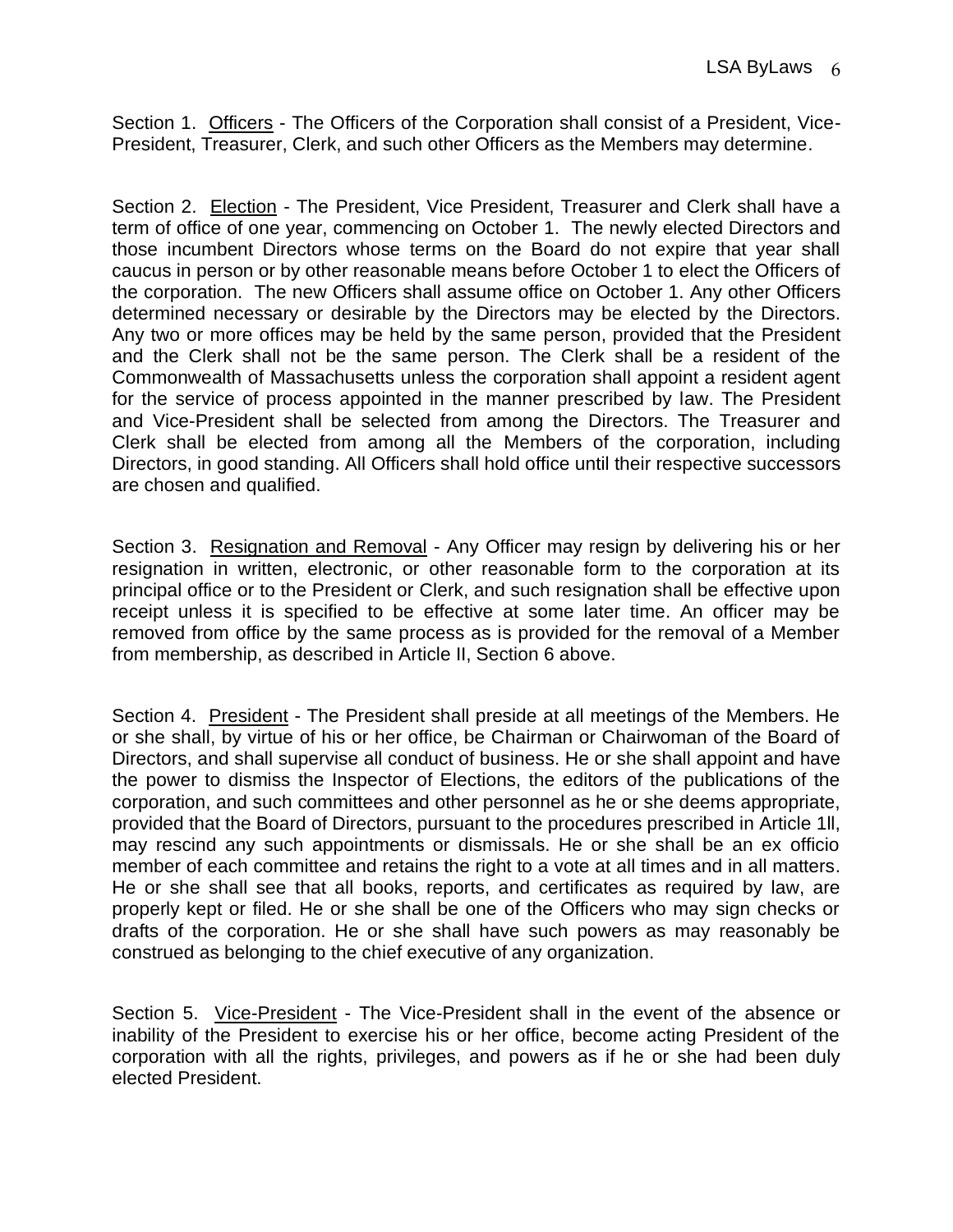Section 6. Treasurer - The Treasurer shall have the care and custody of all monies, belonging to the corporation and shall be solely responsible for such monies or securities of the corporation. He or she must be one of the Officers who shall sign checks and drafts of the corporation. He or she shall render at stated periods as the Board of Directors shall determine, a written or electronic account of the finances of the corporation, and such report shall be physically affixed to the minutes of the Board of Directors. He or she shall exercise all duties incident to the office of the Treasurer.

Section 7. Clerk - The Clerk shall give such notices of meetings of Members and Directors as are required by these By-Laws and shall keep a record of all the meetings of Members and Directors. He or she shall keep the minutes and records of the corporation in appropriate books or other formats to make them reasonably available when requested. He or she shall record all proposals, comments, and decisions of the Board of Directors. He or she shall notify all Directors of decisions made by the Board of Directors. He or she shall file any certificate required by statute, federal or state. He or she shall be the official custodian of the records and seal of the corporation. At the request of the President, he or she shall give and serve all notices to the members of the corporation. He or she shall submit to the Board of Directors any communication addressed to him or her as Clerk of the corporation. He or she shall attend to all correspondence of the corporation and shall exercise all duties incident to the Office of Clerk. In the absence of the Clerk from any meeting of the Members or Directors, a temporary clerk designated by the person presiding at the meeting shall perform the duties of clerk.

Section 8. Absence - Any Officer, elected or appointed, who knows he or she shall be absent from his or her home address for an extended period, shall inform the President of his or her temporary address and telephone number.

Section 9. Temporary Appointments - Any Officer or person holding an appointment who will be unable to perform his or her duties for a period of one month or more, shall so inform the President or acting President who shall appoint another member to serve in that capacity pro tempore, unless or until the Board shall name a substitute. The Board on its own motion may name a replacement for any Officer unable to serve for a period of three or more months.

# ARTICLE V: Indemnification of Directors and Operators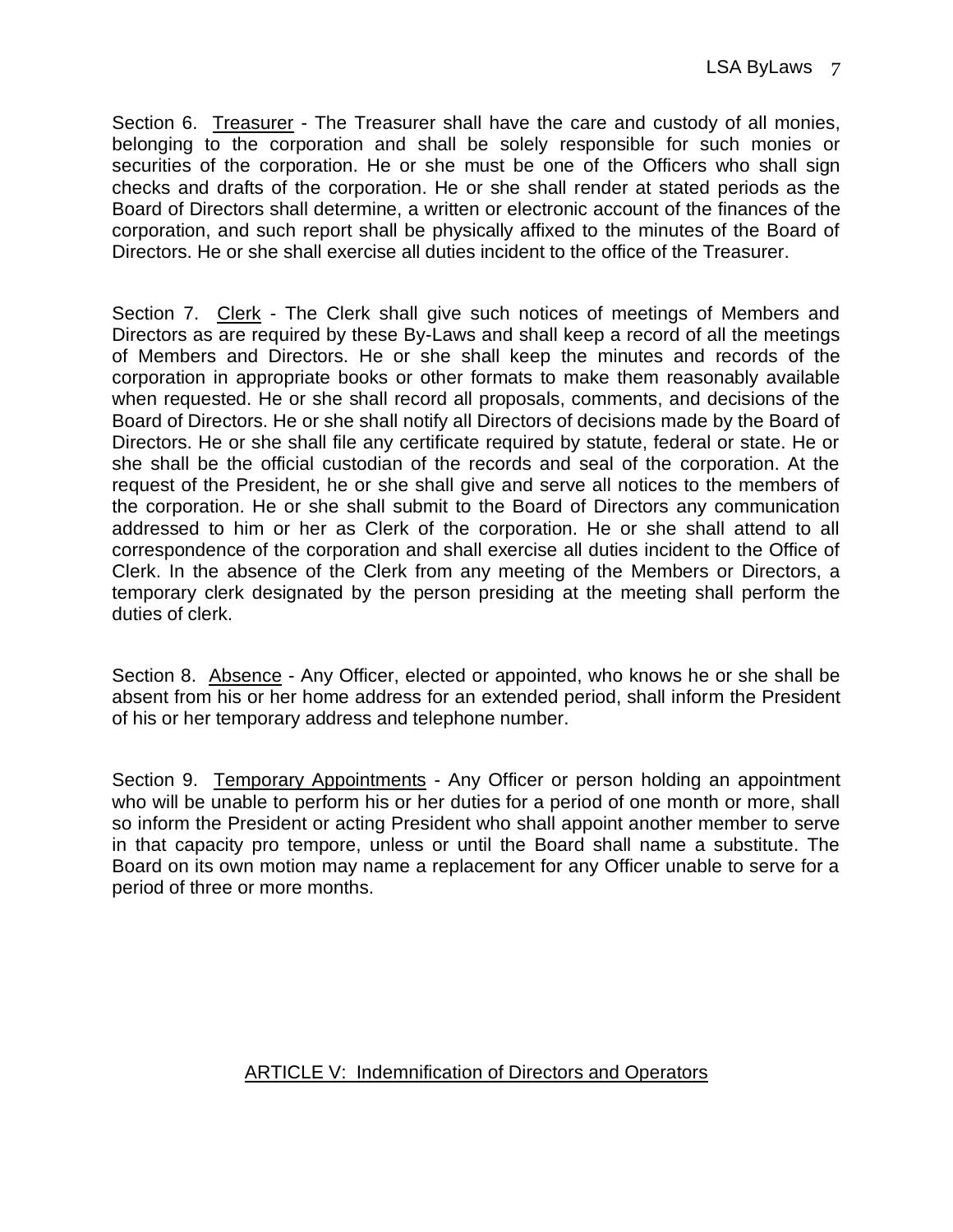Section 1. Indemnification - The corporation shall indemnify each Director, Officer, employee and other agent and each person who formerly served in such capacity and each person who serves or may have served at the request of the corporation as a Director, Officer, employee or other agent of another organization in which this corporation has an interest against all expenses and liabilities including counsel fees, reasonably incurred by or imposed upon him or her in connection with any action, suit or proceeding to which he or she may be made a party, or in which he or she may become involved, by reason of his or her being or having been a Director, Officer, employee or other agent of the corporation, or, at its request, of any such other organization, whether or not he or she is still serving in such capacity at the time of incurring such expenses or liabilities, except in respect to matters as to which he or she shall be finally adjudged in such action, suit or proceeding not to have acted in good faith in the reasonable belief that his or her action was in the best interests of the corporation, or to be liable for gross negligence or willful malfeasance; provided, that in the event of a settlement of any such action, suit or proceeding, indemnification shall be provided only in connection with such matters covered by the settlement as to which the corporation is advised by written opinion of independent legal counsel that the Director, Officer, employee or other agent to be indemnified did not commit a breach of duty owed to the corporation and only if a majority of disinterested Directors approves the settlement or indemnification as being in the best interests of the corporation. Such indemnification may include payment by the corporation of expenses incurred in defending a civil or criminal action or proceeding in advance of the final disposition of such action or proceeding, upon receipt by the corporation of an undertaking by the person indemnified to repay such payment if he shall be adjudicated to be not entitled to indemnification hereunder. The foregoing right of indemnification shall be in addition to and not exclusive of any other rights to which any person indemnified pursuant to this section may be entitled under any agreement or pursuant to any vote of the Board of Directors or otherwise.

### ARTICLE VI: Miscellaneous Provisions

Section 1. Execution of Instruments - All contracts, deeds, leases, bonds, notes, checks and other instruments authorized to be executed by an Officer of the corporation in its behalf shall be signed by the President or the Treasurer except as the Directors may generally or in particular cases otherwise determine. Any recordable instrument purporting to affect an interest in real estate, executed in the name of the corporation by the President or a Vice-President and the Treasurer or an Assistant Treasurer, who may be one and the same person, shall be binding on the corporation in favor of a purchaser or other person relying in good faith on such instrument notwithstanding inconsistent provisions of the articles of organization, certificate of incorporation, chapter, special act of incorporation, constitution, by-laws, resolutions or votes of the corporation.

Section 2. Voting of Securities - Except as the Board of Directors may otherwise designate, the President or Treasurer may waive notice of, and appoint any person or persons (with or without substitution) to act as proxy or attorney in fact for this